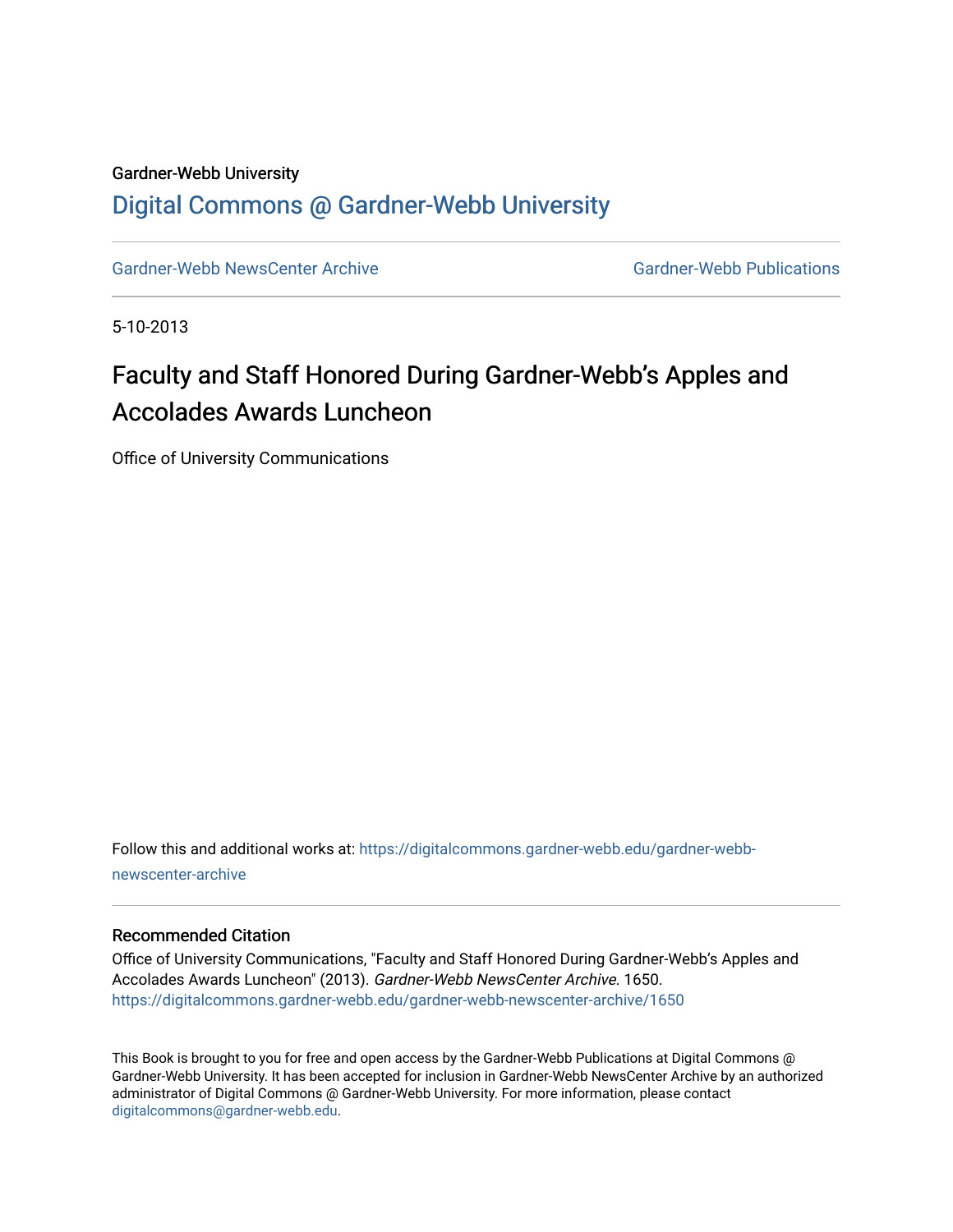## **Faculty and Staff Honored During Gardner-Webb's Apples and Accolades Awards Luncheon**

**webpublish.gardner-webb.edu**[/newscenter/faculty-and-staff-honored-during-gardner-webbs-apples-and-accolades](https://webpublish.gardner-webb.edu/newscenter/faculty-and-staff-honored-during-gardner-webbs-apples-and-accolades-awards-luncheon/)awards-luncheon/

Office of University Communications **May 10, 2013** Nay 10, 2013

*Annual Recognition Program Included Excellence in Teaching Award* 

Boiling Springs, N.C. – Gardner-Webb University recently recognized faculty and staff members for their tenures of service and presented retirement awards to eight employees during the annual "Apple and Accolades" ceremony. Honors were also presented for excellence in teaching, community engagement and staff members of the year.

The Gardner-Webb Excellence in Teaching Award recipient for 2013 was Dr. Ron Williams, professor of religion in the Department of Religious Studies and Philosophy.

"He has long been hailed among Gardner-Webb's best," said University President, Dr. Frank Bonner in speaking about Williams. "His colleagues have described him as an innovator, listener, and teacher, who steadies and sharpens his students."

A part of the University since 1997, Williams teaching duties have included Introduction to the New Testament, Greek, Biblical Backgrounds, the Life and Letters of Paul, and New Testament Theology.

In addition to Williams, community engagement awards are given in keeping with the Gardner-Webb motto Pro Deo et Humanitate (for God and Humanity). Recipients are recognized for their civic responsibility through active participation and service to the community at large.This years winners were Sherri Jackson, associate registrar (staff) and Dr. Jim Morgan, associate professor of psychology and counseling (faculty).

Staff Member of the Year Awards are presented to those who go beyond the call of duty for the University and its students, and are nominated by their colleagues. This year's female winner was Emily Robertson, educational technology coordinator. Greg Humphries, system analyst for technology services, was the male recipient.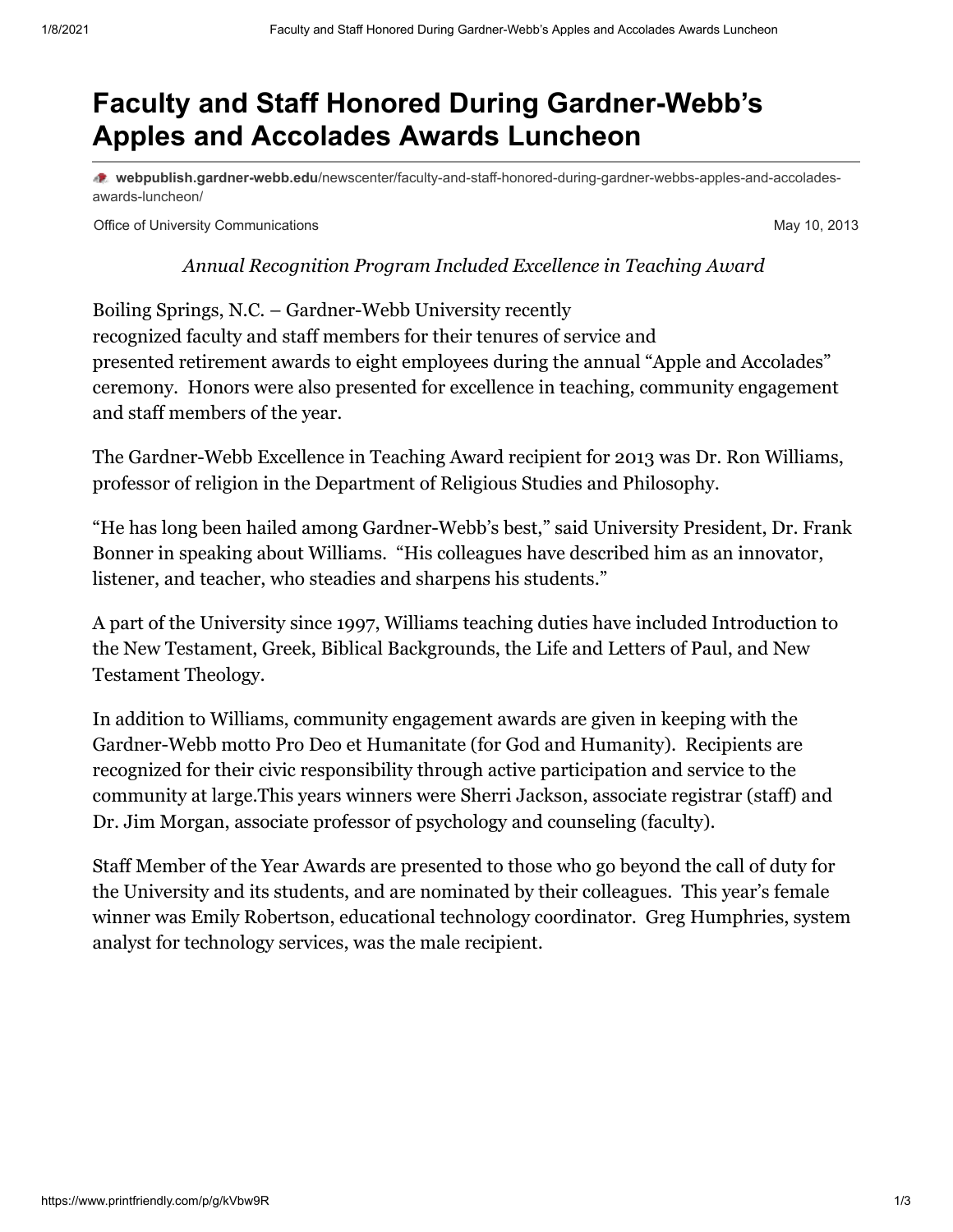

Watch Video [At: https://youtu.be/3rXkMCw2uOk](https://youtu.be/3rXkMCw2uOk)

Retirement awards were presented to Nancy Borders (business office), Gene Carpenter (GOAL program professor), Jerry Toney (maintenance and grounds), Dr. Susie Beck-Little (Dean of the School of Nursing), Dr. Frieda Brown (professor of psychology and counseling), Margaret Christopher (AV media assistant), Judy Dover (maintenance and grounds), and Dr. Charles Tichenor (professor of business administration).

Employees were also recognized for 10, 25, and 30 years of service. Thirty-year awards went to Brown (who is also retiring) and Dr. Glenn Bottoms, professor of economics and management information systems in the Godbold School of Business.

Twenty-five-year awards were given to: Dr. Donna Ellington – professor of history, Dr. Earl Godfrey – professor of business administration, and Tony Setzer – men's soccer coach.

Ten-year awards were presented to:

Kathleen Ayotte

Ricky Beck

Joey Bridges

Ben Brooks

Wilson Brooks

Paula Casper